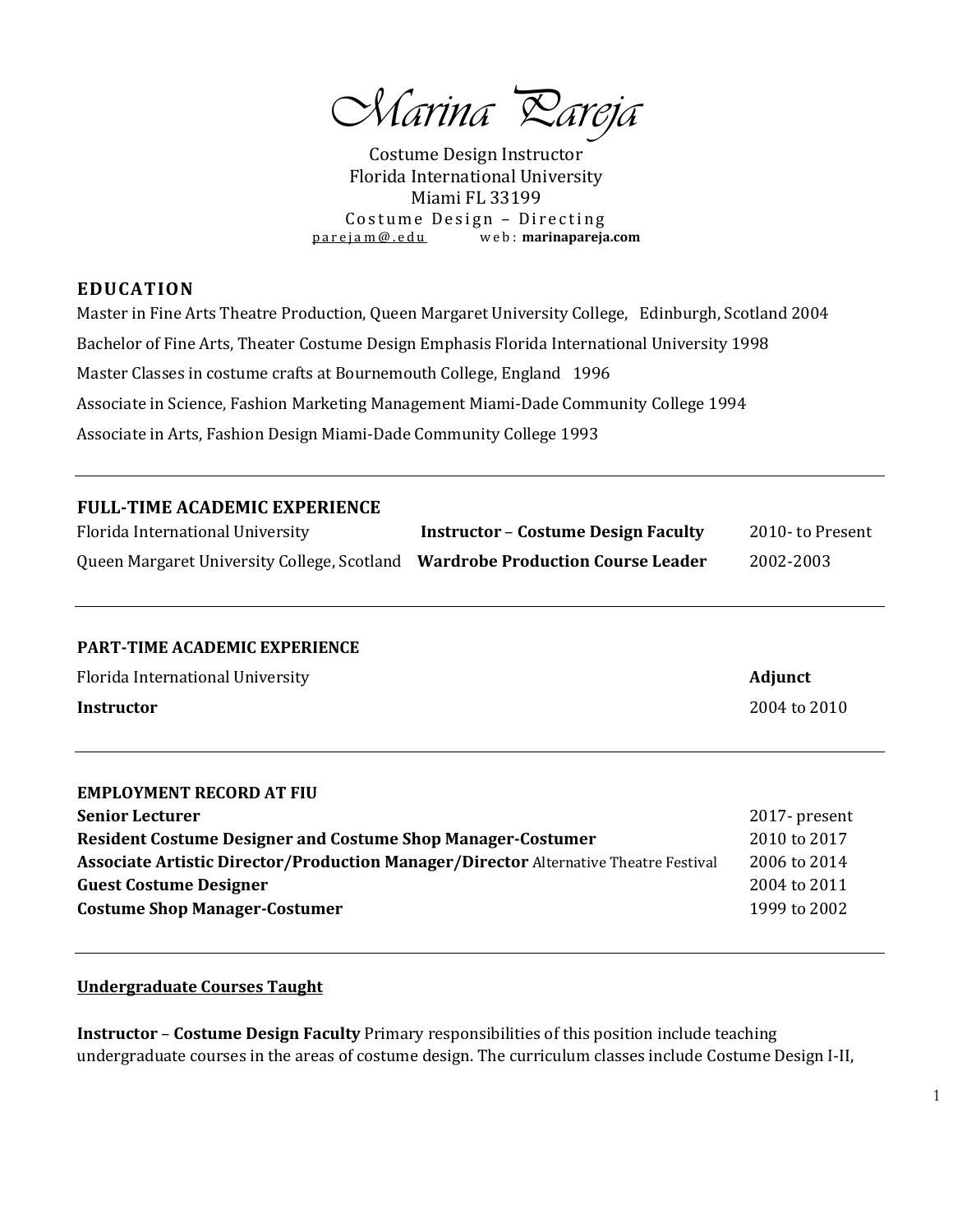Stage Makeup, Costume Technology (Costuming and Wardrobe) Research, Advanced Tech Project I, II & III, Senior Projects, Costume History, Special Topics in Theatre (Costume Crafts), Portfolio I & II.

Other duties include designing, building and supervising costumes for a minimum of two productions per year, mentoring student designers, supervising student and staff workers for costume design assignments, working closely with performance and other design/technology faculty and staff, engaging in departmental, school, university, and community collaborations, and conducting significant external scholarly/creative activity. Also, Supervise the Costume Shop and costume budget for all productions and mentoring of costume design students in production work for 1-2 productions annually

# **Stage Costuming**

The following course aims to provide a foundation upon which the student may develop a source of basic information on Costume History and Styles, and the role of period and style in the production process. It includes script analysis, application of design elements and principles to the design of theatrical costumes, the study and research of fashion history, interpretation of ideas for communication with directors, actors, and production personnel. Created lessons and evaluated student's work i.e. journals, presentations, and three exams.

# **Technical Skills II (Costuming and Wardrobe)**

The following course is designed to provide a foundation in costume construction, sewing skills, garment production and alteration, costume craft, dyeing, fabric painting, etc. the class includes Costume Shop Inventory and Organization. This class also provides working knowledge of wardrobe duties during a theatrical production to gain the perspective and experience of running a show

#### **Costume Technical Lab**

Responsibilities include train and supervise undergrad level students in the construction, alteration, repair, cleaning, maintenance, and storage of theatrical costumes, wigs, and make-up. Also, designing and overseeing costumes for a minimum of two productions per year, mentoring student designers, managing student and staff workers for costume design assignments

### **Costume Design I**

In this course, students learn to design costumes for theatrical productions, to adopt a vocabulary using the elements and principles of design, and to understand and experience the process intrinsic to the designing of clothing for the theater. We work on meshing visual expression with ideas about the character. Students will learn to analyze a script for costume and character information, develop costume plots and breakdowns, do clothing and design research, costume sketches, and swatch them with fabric ideas

### **Stage Makeup**

This course provides an introduction to the analytical approach to the visualization of characters focusing on research and design, makeup application techniques and media. Through lectures and in particular through lab work you will examine the process of makeup design from conception to realization. This course is designed for both actors and technicians.

### **Adjunct Instructor Florida International University**

Primary responsibilities of this position include teaching undergraduate courses in the areas of theater. The curriculum classes included: Theater Appreciation, Costume Technology (Costuming and Wardrobe), Costume Technical Lab and Costume History

### **Wardrobe Production Course Leader at Queen Margaret University College, Scotland 2002-2003**

Primary responsibilities of this position included teaching undergraduate students this practical, vocational course unique in Scotland in that it blends the theory with practice. I would teach both Costume Design and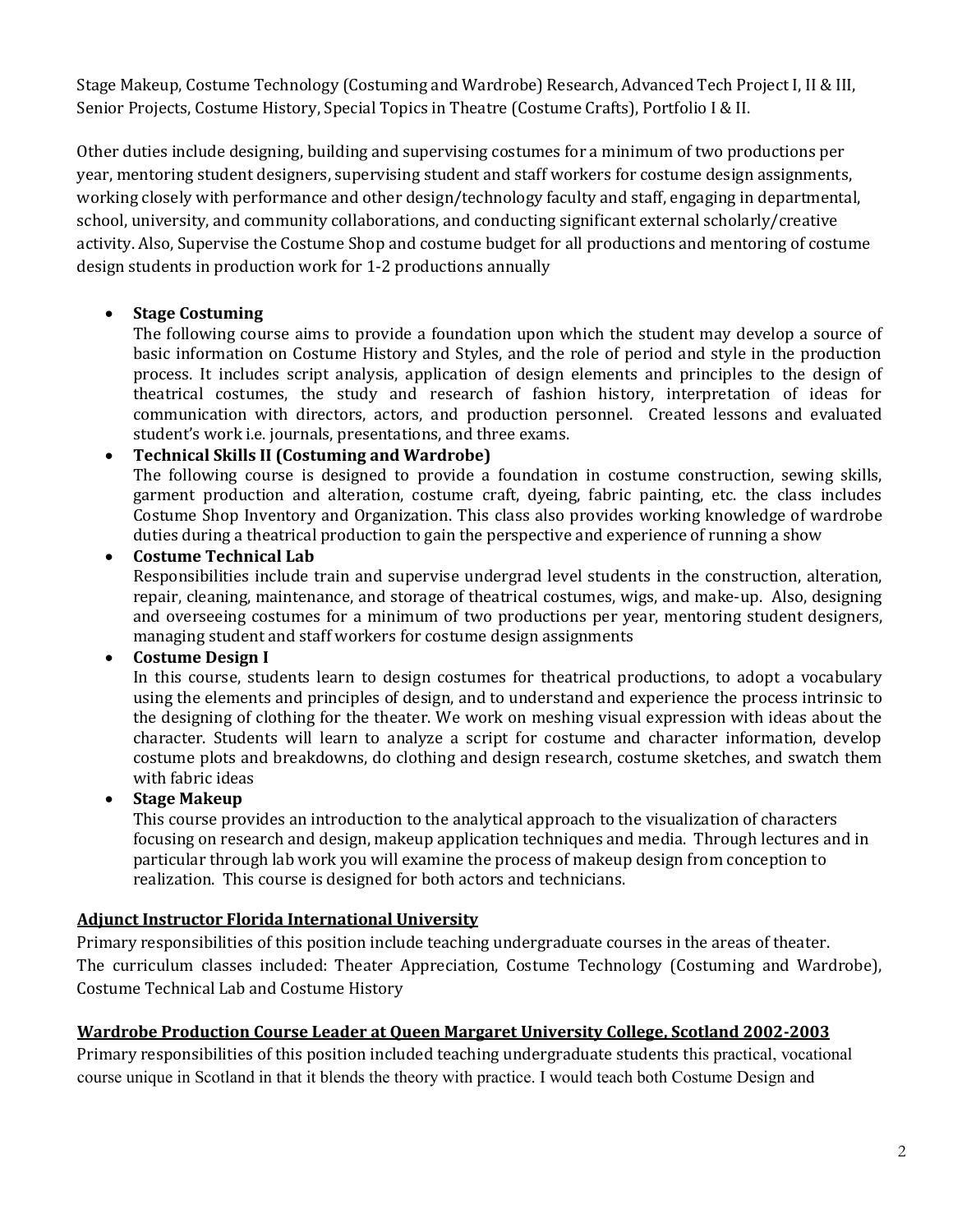construction as well as wardrobe practices. This course will encompass a whole 4-month term and required the students **t**o attend class four days per week for 6 hours each day.

Modules included: Introduction to Theatre Production/ Drawing and Presentation for Costume Designers/ Research and Design / Introduction to Wardrobe, Garment Cutting, and Construction/ Professional Practice Developed and taught a lesson plan for the theatre design, history, and construction curriculum within an applied laboratory setting. Trained and supervised undergrad level students in the construction, alteration, repair, cleaning and maintenance and storage of theatrical costumes, wigs, and make-up.

Manage and coordinate running crews for costume changes required during rehearsals and performances. Supervised and coordinated a class of undergrad students in theatre design, history, and production.

# **UNDERGRADUATE STUDENT SUPERVISION**

Mentorship of student costume, makeup and hair design for all theatre and dance productions. Supervision of research, close mentorship of the design process with the director, oversight, and instruction in the rendering of costume designs, continued mentorship with costume shop staff through the collection and build process, advisement through dress rehearsals, run and final strike.

# **Student Costume Design**

Dancing at Lughnasa student Costume Designer Caroline Frias, Mar 2018 And Then there were none… student Costume Designer Denisse Cedeno 2017 *La Nona,* student Costume Designer Caroline Frias, Mar 2017 *Two Gentlemen of Verona*, student assistant costume designer Caroline Frias, Mar 2016 *Kingdom City,* student costume designer Caroline Frias, Sep 2015 *Juanita's Statue,* student costume designer Lina Rodriguez, Sep 2014 *Rent,* student costume designer Angie Esposito, Sep 2010 *Birds,* student costume designer Patricia Almodovar, Mar 2008 *Electricidad,* student costume designer Jackie Martinez, Sep 2007 *House of Spirits*, student costume designer Caroline Spitzer, Jul 2011 *Swimming In the Shallows,* student costume designer Angie Esposito, Sep 2011 *Songs for a New World,* student costume designer Ileana Mateo, Sep 2012

# **Student Awards**

Kennedy Center American College Theatre Festival, 1st Place in Costume Design, Caroline Frias, 2018 Kennedy Center American College Theatre Festival, Honorary Mention in Costume Design *La Nona*, Caroline Frias, 2017 Regional SETC Technical Design/Crafts Awards 1st Place, 1910 Corset, Caroline Frias 2016 Regional SETC Technical Design/Crafts Awards 1st Place, *Spirit of the Forest Johanna* G. Leon 2015 Kennedy Center American College Theatre Festival, Honorary Mention in Costume Design Kingdom City Caroline Frias, 2016 Regional SETC Technical Design/Crafts Awards 1st Place **"**Medea" Crown Construction By John Froehlich, 2013 Kennedy Center American College Theatre Festival, Excellence in Costume Design 2012 *House of Spirits*, Caroline Spitzer, 2011 Outstanding Costume Design, Kennedy Center American College Theatre Festival 2012 Katherine T. Mayer Apprentice Award Caroline Spitzer 2013

Costume Designs for ELECTRICIDAD by Jackie Martinez were featured at the 2011 Prague Quadrennial.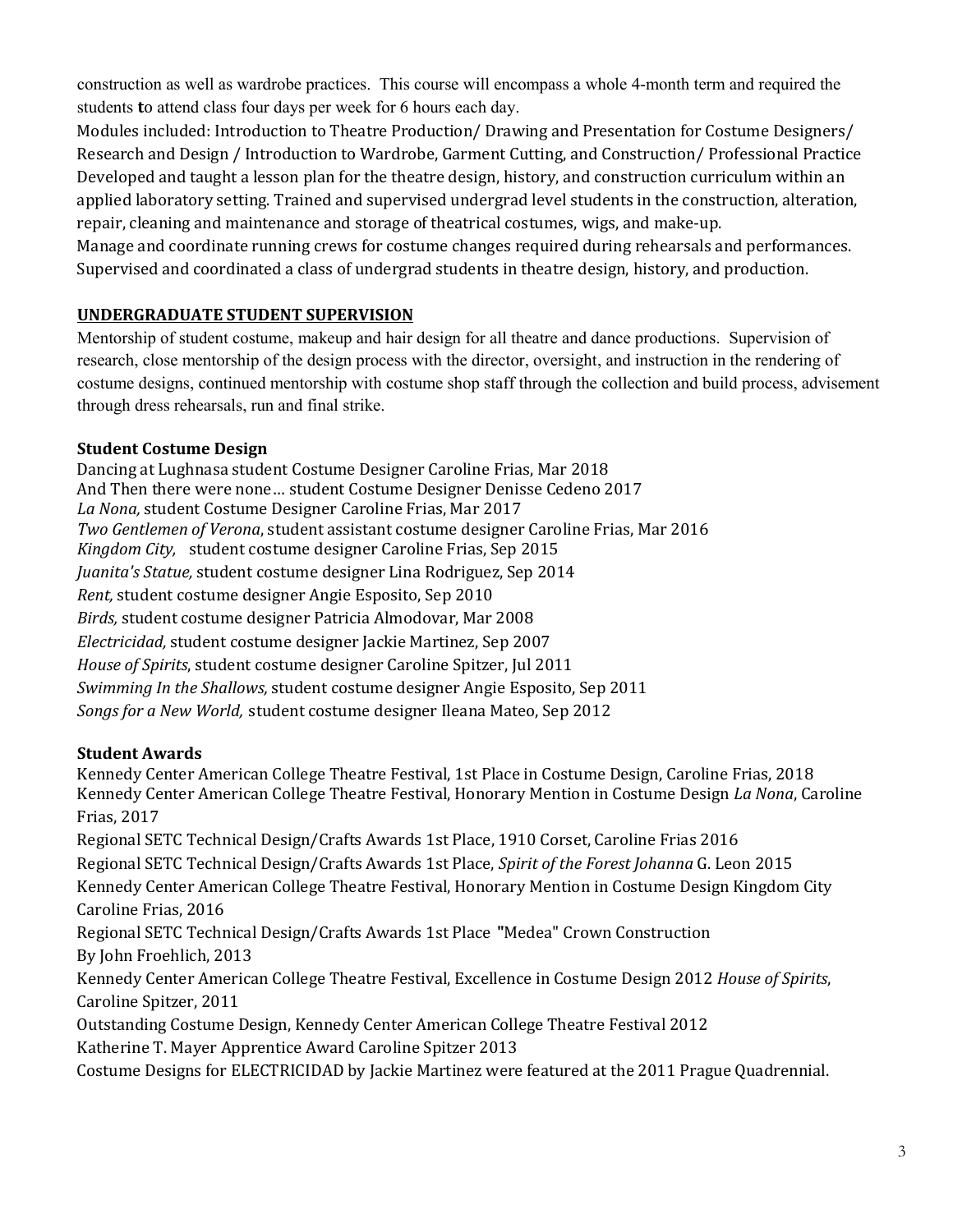# **Costume Design Senior Projects**

| Carolina Frias                | The Secret Garden       |
|-------------------------------|-------------------------|
| Ileana Meteo                  | Into the Woods          |
| Ashley Joseph                 | Doctor Faustus          |
| Lina Rodriguez                | Macheth                 |
| <b>Acting Senior Projects</b> |                         |
| Andrea Bovino                 | Manuelita Saenz         |
| JC Martinez                   | Mario Moreno Cantinflas |
| Jose Grau.                    | Garcia Lorca            |
|                               |                         |

# **COURSE, CURRICULUM DEVELOPMENT ACTIVITIES**

#### **Pedagogic Innovations**

**TPA 2332-U01(89589)Costume Technology** (Class Lecture) Additional sewing techniques, as well as projects with different levels of difficulty, are added to the various technical requirements. In 2014, in response to the rediscovered interest for puppets in a theatre setting, a puppet making project was added to the syllabus. The student response was very favourable.

**TPA 3040-U01Costume Design I** (Class Lecture) and is revised and updated every semester adjusting the syllabus to levels of skill of the students required to take the class.

**TPA 3230-U01Stage Costuming** (Class Lecture) went through a significant revision with the objective to focus the lectures on research process and techniques applied to the creative process. I turned my lectures into a visual course by creating 15 PowerPoints that include paintings and illustrations collected through the years. Also, I listed the key events of the era and labeled all the images addressing the most characteristic costume elements from each period.

To complement the lecture, I created a workbook that included lists of the major events, key terms for each historical period, and line drawings of men and women in period costumes. The students are expected to fill out and label images in the workbook while they follow the lecture and accrue references and resources by taking class notes and collecting information, research, images, sketches, terms, etc.

**TPA 3930 - Special Topics in Tech Theatre** Costume Crafts went through a significant revision with the objective to focus on additional crafting techniques. This class has become a favorite among students. Also, projects created in this class are a great asset in student's portfolios since we are among the few schools in the region that teach a theatre craft class in undergraduate level.

### **FLORIDA INTERNATIONAL UNIVERSITY PUBLICATIONS IN DISCIPLINE**

*Costume History Workbook, Marina Pareja, 2014* NPR Proposed for printing to Southern Illinois University Press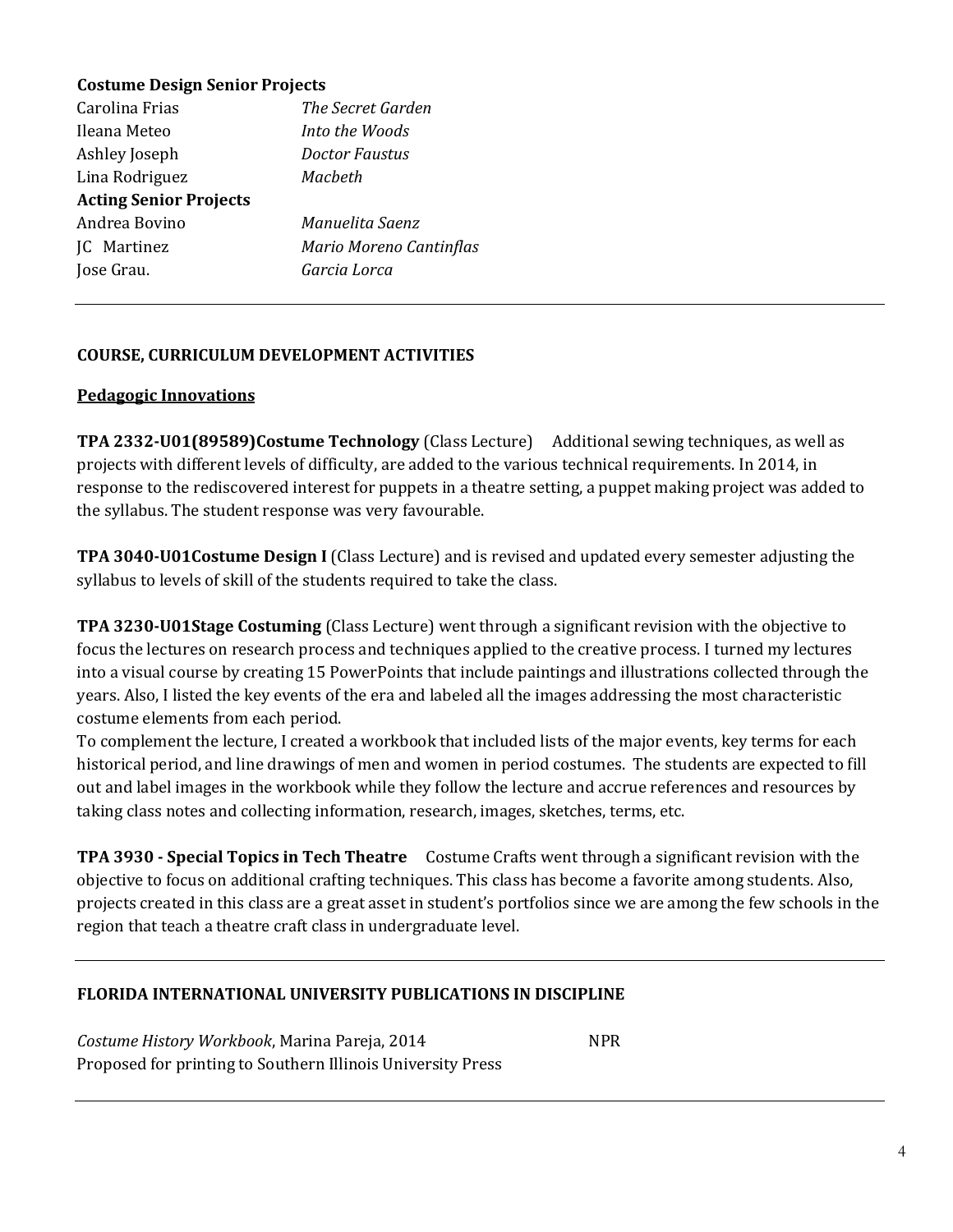# **CREATIVE ACTIVITY, RESEARCH & SCHOLARSHIP Papers & Presentations at Conferences**

Presenter, Working with half scale forms*,* The Kennedy Center American College Theatre Festival (KCACTF), Region IV, Albany, Georgia, February 2015

Presenter, Translating feeling into images: the Mood Collage, The Kennedy Center American College Theatre Festival (KCACTF), Region IV, Charleston, SC, February 2016

Presenter, Design Expo: Costume Designs for *A Flea in her Ear* (Juried)– United States Institute of Theater Technology, Salt Lake City, UT March 2016

Presenter, Education Commission Poster Session: Creating a Costume History reference the Book. (Juried) United States Institute of Theater Technology, Salt Lake City, UT. March 2016

Portfolio Reviewer, Costume Design. United States Institute of Theater Technology United States Institute of Theater Technology Salt Lake City, UT March 2016

#### **Costume Design Costumer / Costume Construction Florida International University** – Miami, Florida

*She Kills Monsters* Dir. Tony Galaska 2018 *UBU REX* Dir. Michael Yawney 2017 *Little Shop of Horror* Dir. Philip Church 2017 *Mid-Winter night's Tale* **Dir.** Wayne Robinson 2016 *Two Gentlemen of Verona* Dir. Wayne Robinson 2016 *A Flea in her ear* Dir. Philip Church 2015 **Rumors** 2015 *Six Characters in Search of an Author* Dir. Wayne Robinson 2015 *An Ideal Husband* Dir. Philip Church 2014 *Julius Caesar* 2014 *Sleeping Beauty* Dir. Margaret Ledford 2013 *The Liar* 2013 *Medea* Dir. Marilyn Skow 2012 *The last Days of Judas...* 2013 *In The Next Room* (The Vibrator Play) Dir. Jesus Quintero 2012 *Pride and Prejudice* Dir. Philip Church 2011 *The Blithe Spirit* Dir. Michael Yawney 2010 *Pericles* Dir. Wayne Robinson 2009 *Spring's Awakening* 2008 *The Who's TOMMY* Dir. Philip Church 2007 *Silence* Dir. Tracey Moore 2007 *A Funny …Forum* Dir. Philip Church 2006 *Balm in Gilead* Dir. Wayne Robinson 2006 **The Crucible 2002 Dir. Therald Todd** 2002 *Shakespeare's Journey* Dir. Leroy Clark 2001 **The Tempest** 2001 **Dir. Philip Church 2001** *Gypsy* Dir. Wayne Robinson 2000 *Marat/Sade* Dir. Philip Church 2000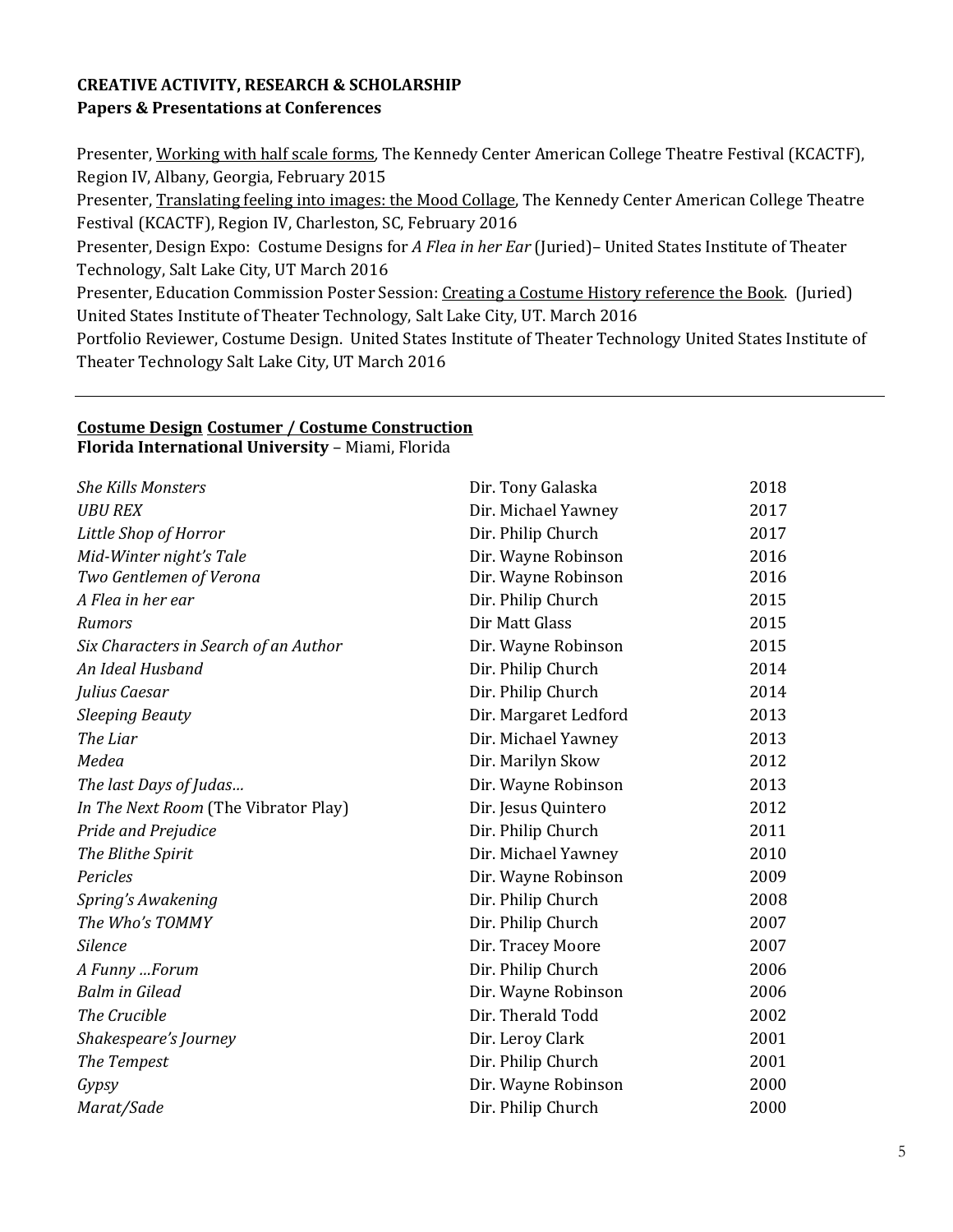| Pygmalion         | Dir. Bruce Lecure   | 1999 |
|-------------------|---------------------|------|
| The Fifth of July | Dir. Wayne Robinson | 1999 |
| Marisol           | Dir. Therald Todd   | 1997 |
| The Dreamy Kid    | Dir Barbara Safille | 1997 |

**Professional Costume Design**

| Orchestra Miami, Miami, FL                                 |                     | 2018 |
|------------------------------------------------------------|---------------------|------|
| The Magic Flute                                            | Elaine Rinaldi      |      |
| <b>Juggernaut Theatre Productions</b><br>Amparo            |                     | 2018 |
| <b>Juggernaut Theatre Productions</b>                      |                     | 2017 |
| Miami Motel Stories                                        |                     |      |
| Main Street Players, Miami Lakes FL                        |                     | 2016 |
| Stage Kiss by Sarah Ruhl                                   |                     |      |
| Orchestra Miami, Miami, FL                                 |                     |      |
| Noye's Fludde                                              | Elaine Rinaldi      | 2015 |
| What if Works, Miami, FL                                   |                     |      |
| The Cherry Orchard                                         | Dir. Philip Church  | 2015 |
| One Flew $[]$                                              | Dir. Philip Church  | 2014 |
| Jonathan Edwards College Theatre, New Haven, CT            |                     |      |
| El Monte Calvo                                             | Dir Barbara Safille | 2013 |
| Theater and Poetry Workshop, Yale University New Haven, CT |                     |      |
| La Hija Del Capitán                                        | Dir Barbara Safille | 2012 |
| Guzman Center, Miami FL                                    |                     |      |
| Carlie Simon's Romulus                                     | Dir. Philip Church  | 2008 |
| Arts and Minds PAC, Coconut Grove FL                       |                     |      |
| Las Galas del Difunto                                      | Dir Barbara Safille | 2005 |
| New Theatre - Coral Gables, Florida                        |                     |      |
| Saint Joan                                                 | Dir. Patrick Flick  | 2007 |
| <b>Far East</b>                                            | Dir. Rafael de Acha | 2000 |
| House of Seven Gables                                      | Dir. Rafael de Acha | 2000 |
| One Flea Spare                                             | Dir. Rafael de Acha | 1999 |
| Miss Julie & the Stronger                                  | Dir. Rafael de Acha | 1999 |

### **Theater Production**

#### **Alternative Theatre Summer Festival**

Co-founded and coordinated the theatre festival in 2007 and served as Associate Artistic Director, Production Manager, and Director. The objective is to provide extracurricular theater activities to engage the F.I.U. Community in by offering F.I.U. Students and alumni opportunities to perform and design during the summer months. Acting students, design students, and technical theatre students have been using this great outlet to learn what it is like to work in a real residential theatrical company. A real life experience that has inspired participants to branch out and begin starting several theatre companies, not just in South Florida, but Los Angeles, New York, England, Spain and so on with their versions of the "Alternative Theatre Summer Festival", many to great acclaim. With a passion for making relevant, relatable, and extraordinarily enjoyable live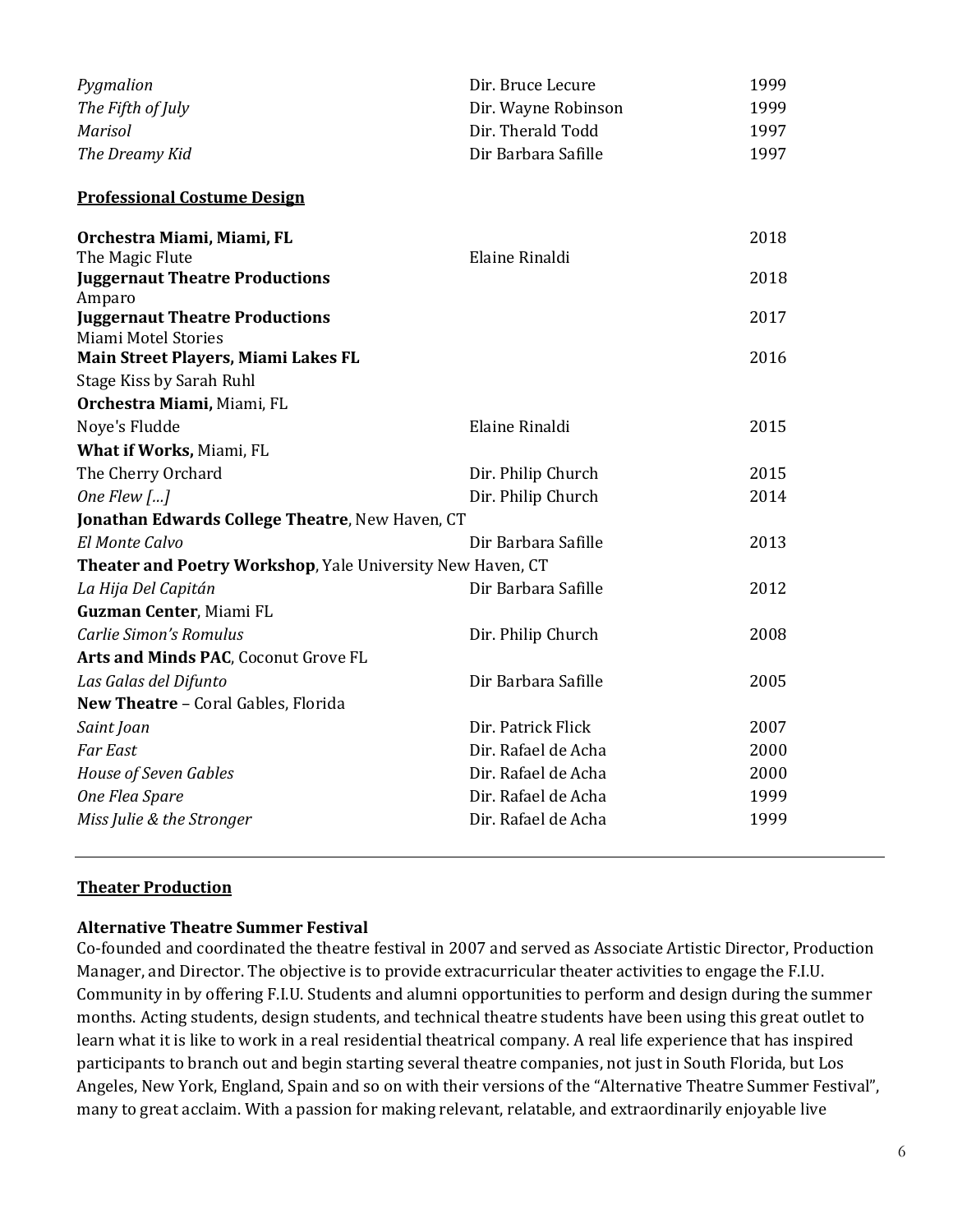theatrical experiences, through the "Alternative Summer Theatre Festival", has been alive and well since the summer of 2007. The Alternative Theatre Summer Festival is an event that operates under the umbrella of FIU's theatre department.

# **AAD Responsibilities:**

Creating and implementing the artistic vision of ATF to ensure that the development of the work corresponds to the mission of ATF and its repertoire. Fulfilling any administrative, production or marketing tasks with ATF Promoting and representing ATF, its artistic vision and its repertoire in the community; ensuring the successful recruitment, training, supervision and evaluation of ATF Participants/Volunteers.

# **Production Manager Responsibilities:**

In charge of scheduling, staffing and budgeting all aspects of show production; oversee, monitor, and evaluate design process of all shows; work with designers to creatively solve all technical and financial challenges; realize designs on time and on budget; contract Designers and Design Assistants on all productions; manage, monitor, and approve all production-related expenses; supervise Production staff and oversee staff evaluations; assigning production staff in the shops and crew for shows; scheduling of all use of theaters and rehearsal studios and shops; coordinate all production, staffing and scheduling needs for special events; lead production meetings and attend all technical rehearsals and previews.

# **DIRECTING EXPERIENCE**

| Main Street Players, Miami Lakes                                   |           |
|--------------------------------------------------------------------|-----------|
| Stage Kiss by Sarah Ruhl                                           | 2016      |
| <b>Florida International University Studio Theater</b>             | 2016      |
| La Nona by Roberto Cossa (Spanish)                                 |           |
| <b>Alternative Summer Theatre Festival</b>                         | 2005-2017 |
| Retablo del Amor, la lujuria y la muerte by Ramon del Valle Inclan | 2017      |
| The Weird by Roberto Aguirre-Sacasa                                | 2016      |
| Play On! By Rick Abbot                                             | 2014      |
| Reverse Psychology by Charles Ludlam                               | 2013      |
| Die mommy die! By Charles Busch                                    | 2011      |
| A Bicycle Country by Nilo Cruz                                     | 2010      |
| Reefer Madness: the musical                                        | 2009      |
| La Nona by Roberto Cossa (English Translation)                     | 2008      |
| Sheddunit: original adaptation by Arnold Bueso                     | 2007      |
| Theatre in Briefs: Four Plays by Christopher Durang                | 2005      |

### **SERVICE**

### **Service to College of Architecture + The Arts, Florida International University**

Faculty Consultant, Green Library Display, FIU Shakespeare's Display, College of Architecture + The Arts, Florida International University 2016

Faculty Consultant, Green Library Display, FIU First Folio Presentation*,* College of Architecture + The Arts, Florida International University, Feb 2015

Faculty Volunteer, emergency repairs to Roary the Panther, FIU Mascot 2014, 2015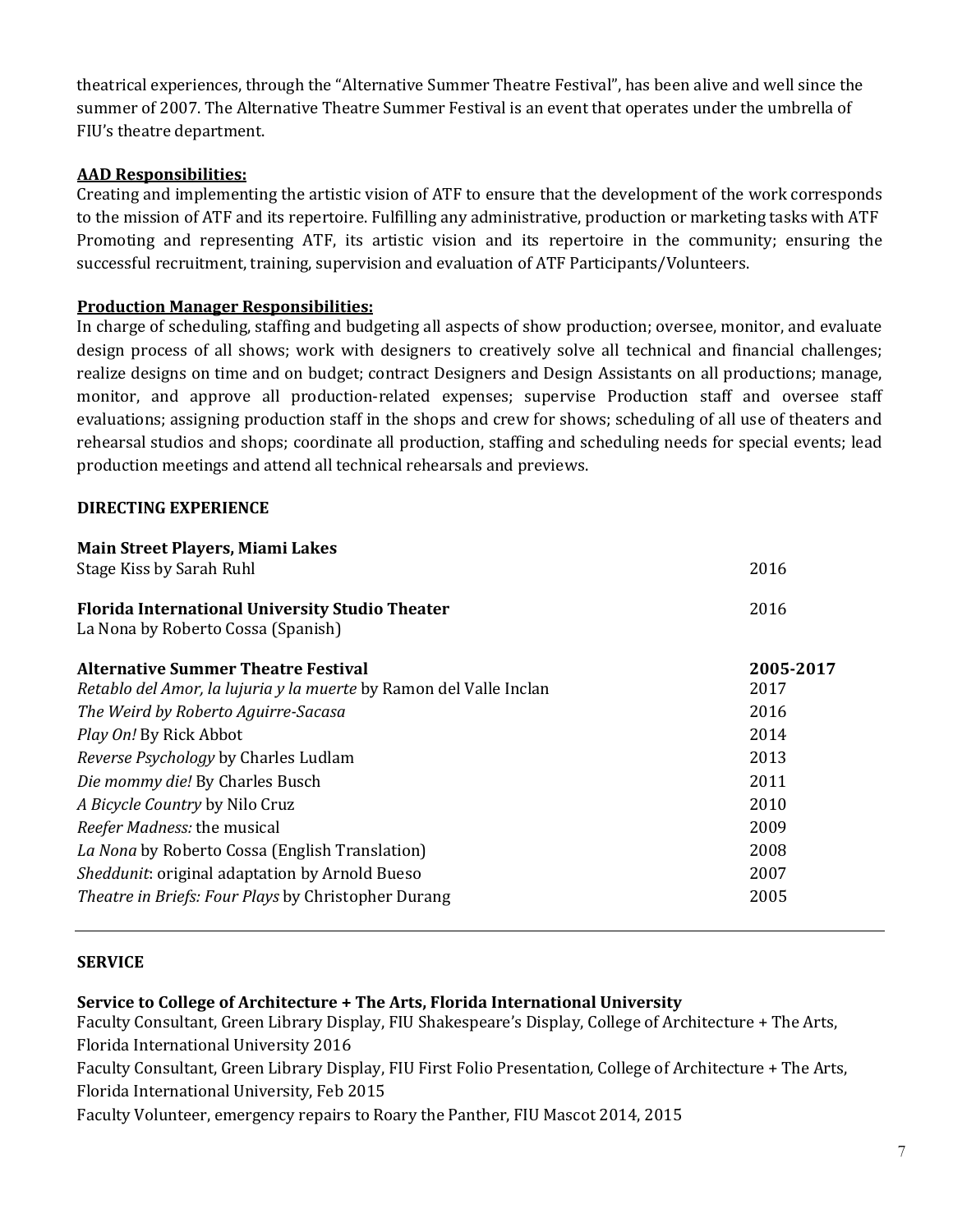Costume oversight and production Frost Museum Event FIU *Gala Night*, Frost Museum 2011 Costume supervision and production Frost Museum *Costume Display,* 2008

# **Service to Florida International University Department of Theatre**

Faculty Volunteer, student supervisor and mentor, The Kennedy Center American College Theatre Festival, KCACTF, Statesboro Georgia 2017 Faculty Volunteer, student supervisor and mentor, The Kennedy Center American College Theatre Festival, KCACTF, Charleston, SC, February 2016 Faculty Volunteer, student supervisor, and mentor, The Kennedy Center American College Theatre Festival, KCACTF, Albany, GA, February 2015 Member, Department of Theatre Faculty Search Committee (Scene Design) 2015-2016 Faculty volunteer, recruitment, Southeastern Theater Conference, SETC Chattanooga, Tennessee March 2014 Member, Department of Theatre Faculty Search Committee (Technical Director) 2012-2014 Member, Department of Theatre Disciplinary Committee 2014 Member, Department of Theatre Season Selection Committee 2010-2013 Member, Department of Theatre Faculty Search Committee (Voice and Movement faculty) 2011 Co-founded and coordinated a theatre festival in the summer Alternative Theater Summer Festival, ATF 2006

# **Facilities development:**

Inventory and Re-organization Costume Shop

Relocation of Costume Inventory

Mold Remediation Costume Inventory

Proposal and acquisition of new equipment (Dryer, Mannequins and Sewing Machines)

Inventory and Organization Costume Campus Storage (West 6)

Relocation of Costume Campus Storage (West 6)

Proposal and acquisition of new cardboard storage boxes

Beautification and clean-up of DM 150 performance space 2006 to 2009

### **Service to the Community**

Adjudicator, Costume Design Competition, District 8 Thespian Festival, Braddock Sr. High School, Miami, Florida, November 2016 Adjudicator, Costume Design Competition, District 8 Thespian Festival, Braddock Sr. High School, Miami, Florida, November 2015 Presenter, Q*&A, Costume Design workshop*. Miami-Dade High School teacher day. Presenter, *What is costume design?* Zelda Glazer Middle School, 2015 Presenter, *Mask Making Workshop*, African Heritage Cultural Center (six sessions), 2015

### **PROFESSIONAL MEMBERSHIPS**

United States Institute of Theatre Technology (USITT) Southeastern Theatre Conference (SETC) Costume Society of America (CSA)